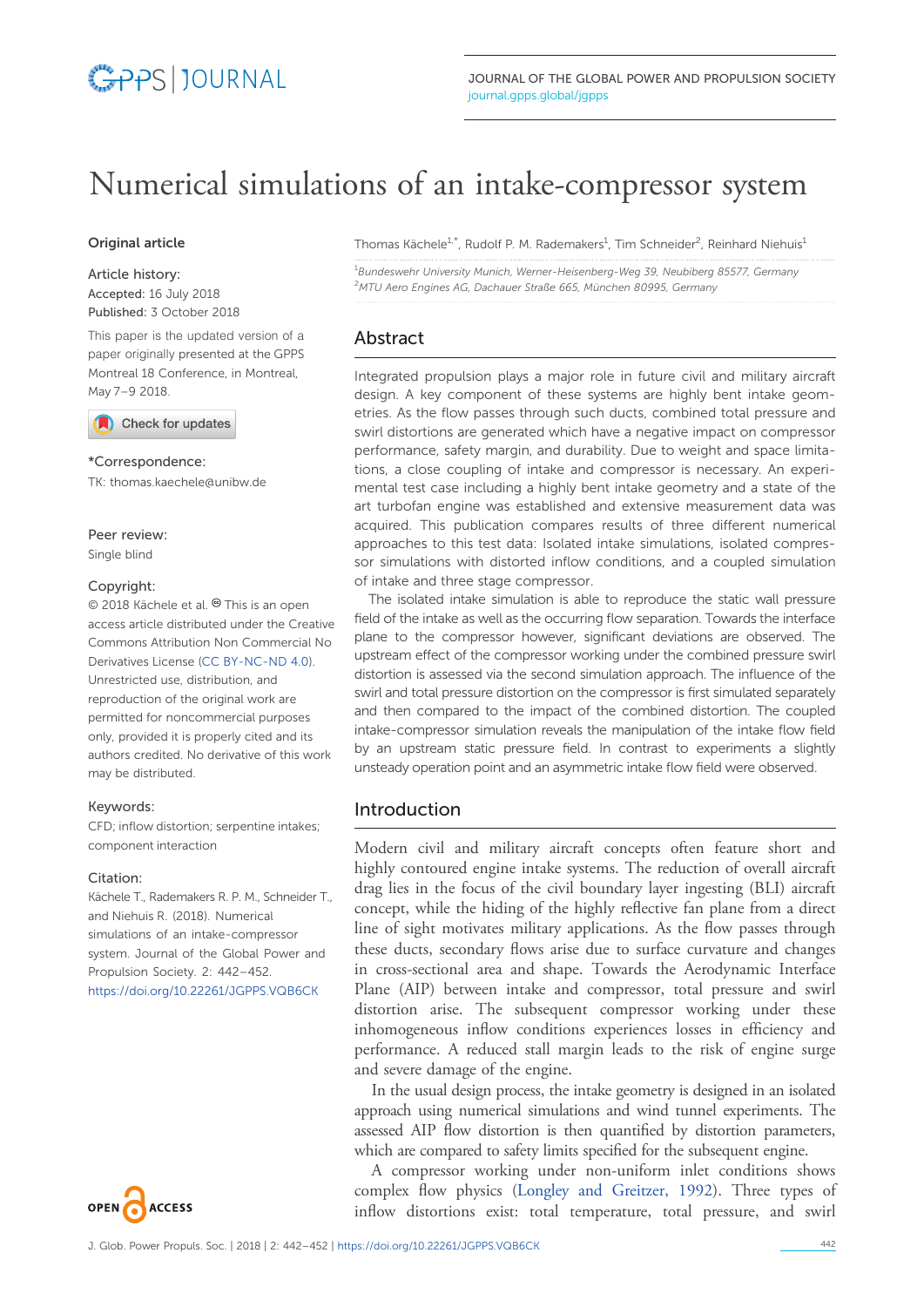distortion. In the case of bent intake ducts, only the latter two are of relevance. An incoming swirl distortion changes the incidence angle of the compressor blades which directly impacts the local blade work input in terms of total pressure and total temperature rise. Severe incidence angles may provoke stall and engine surge. An incoming total pressure distortion is always related to a distortion in axial velocity in the distorted sector. It changes the  $p_{t,AIP}/p_{out}$  characteristic of the compressor and thus the  $p_{AIP}/p_{out}$  characteristic, leading to a reduced static pressure in front of the compressor which propagates upstream [\(Mazzawy, 1977](#page-10-0); [Longley and Greitzer,](#page-9-0) [1992;](#page-9-0) [Lesser and Niehuis, 2014\)](#page-9-0). Due to this induced pressure field, a mass flow redistribution takes place generating an additional swirl distortion upstream of the compressor. In a close coupled intake-compressor system, the intake secondary flow is affected by these additional pressure gradients. Investigations by Ma et al. [\(2018](#page-10-0)) indicate that the presence of a compressor can lead to an earlier reattachment of an upstream flow separation. Downstream of a rotor exposed to non-uniform inflow, a highly complex flow field occurs: The total pressure distortion which is convected through the fan is superposed by an additional total pressure and total temperature distortion due to the non-uniform work input. In the following stator, losses through corner separations can arise. As a consequence, the next stages and thus the whole compressor works under off-design conditions leading to changes in  $m_{\text{red}}/\Pi_t$  characteristic, which can negatively affect the stage matching ([Cumpsty, 2010](#page-9-0)).

In recent years, full annulus URANS simulations of (multi-stage) compressors working under distorted inflow allow a detailed investigation of the highly three-dimensional character of the flow field [\(Yao et al., 2010a](#page-10-0),[b](#page-10-0)). First, simple generic distortion patterns were investigated and compared to experimental data [\(Gunn et al., 2013;](#page-9-0) [Lesser and Niehuis, 2014\)](#page-9-0). Later also BLI typical distortion patterns have been investigated which feature both radial and circumferential total pressure profiles ([Gunn and Hall, 2014](#page-9-0)). Weston et al. ([2015\)](#page-10-0) investigated the transport of the inflow distortion through a three stage fan, while recently, Page et al. [\(2017](#page-10-0)) focused on complex combined pressure swirl distortions like they also occur in bent intake ducts.

Within the scope of a research project, an experimental full size intake-engine test case was set up at the Bundeswehr University Munich. Experimental data was collected allowing detailed insight into the intake flow field and the AIP flow conditions. In the present publication, the abilities of three different numerical approaches in reproducing the measured flow field are evaluated: An isolated intake simulation, isolated full annulus low pressure compressor (LPC) simulations exposed to the measured AIP flow field, and finally a coupled approach of intake and LPC.

### Experimental test case

In cooperation with MTU Aero Engines AG, the Institute of Jet Propulsion set up an experimental test case combining a generic highly contoured intake geometry and a state of the art MexJET turbofan engine [\(Rademakers et al., 2016](#page-10-0)). A schematic sketch of the intake and the three stage low pressure compressor section of the setup is given in [Figure 1.](#page-2-0)

Prior to entering the intake at the duct inlet plane (DIP), the flow is guided through an airmeter, which is not shown in the drawing for reasons of clarity. A traversable measurement rake equipped with five-hole and pitot probes is part of the measurement equipment. It can be installed at the DIP to measure the inflow, needed as inlet boundary condition for CFD, or at the AIP to measure the duct flow distortion. In both cases, static and total pressures as well as the flow angles are measured at 120 positions within the respective plane. Due to the limited calibration range of the five-hole probes, flow angles larger than ±30° cannot be measured. Close to the wall, the total pressure is captured by three pitot probes at 24 circumferential positions. The inflow conditions are additionally measured by two boundary layer probes at  $\phi = 35^\circ$  and  $\phi = 215^\circ$ . Along the duct surface, the static wall pressure is collected at 149 positions: along the symmetry line on the upper ( $\phi = 0^{\circ}$ ) and lower  $(\phi = 180^\circ)$  side of the intake as well as five cross sections (cs-1 to cs-5). In total, the flow regime at eight different operation points along the operation line was measured. A detailed summary of the measurement campaign can be found in [Rademakers et al. \(2018\).](#page-10-0)

The intake flow field lies in the focus of the present numerical investigations. The measurement equipment within the LPC only consists of total temperature as well as static and total pressure probes at four circumferential positions at the LPC outlet. This allows the assessment of the operation point  $(m_{red}/\Pi_t)$ , but no detailed flow measurements in flow cross sections between the blade rows as usually measured in compressor test rigs were performed so far.

### CFD setup

The flow solver TRACE ([Nürnberger, 2004;](#page-10-0) [Kügeler, 2005](#page-9-0)) is used for the presented CFD simulations. This 3D finite volume code is developed at DLR-AT and was recently validated for full annulus calculations of low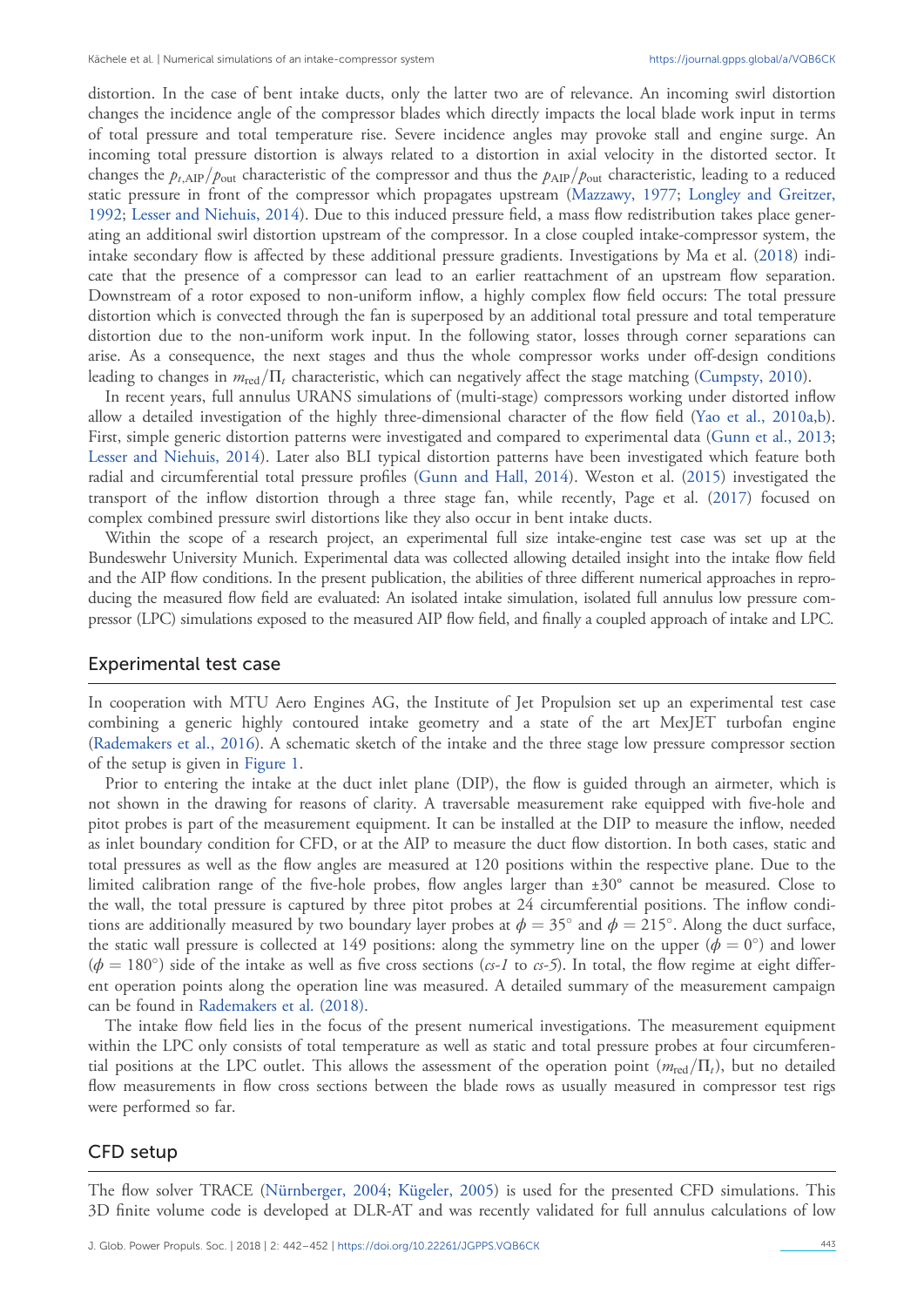<span id="page-2-0"></span>

Figure 1. Coupled intake-compressor setup with measurement positions.

pressure compressors working under distorted inflow conditions [\(Lesser and Niehuis, 2014](#page-9-0); [Schoenweitz and](#page-10-0) [Schnell, 2016](#page-10-0)). It solves the discretized (U)RANS equations on structured multi-block meshes. Fully turbulent mode was used due to Reynolds numbers of  $5.25 \cdot 10^6$  and  $2.52 \cdot 10^6$  based on intake diameter and fan blade chord respectively.

Due to the lack of a best practice setup for bent intake ducts an extensive numerical parameter study including a mesh density study was carried out ([Kächele et al., 2018\)](#page-9-0). It showed the superiority of the streamline curvature correction proposed by Kožulović (Kožulović [and Röber, 2006\)](#page-9-0) for the k-ω turbulence model within the duct domain.

Within the compressor domain, turbulence is modelled by the Wilcox  $k$ - $\omega$  model with an additional correction for rotational effects proposed by Bardina and a stagnation point anomaly fix according to Kato-Launder (Kožulović[et al., 2004](#page-9-0)). Applied on a full annulus simulation of all three LPC stages, the standard mesh density, which is used for the calculation of speed lines and calibrated by rig experiments, would exceed the limited resources available in industrial applications. Thus, a coarsening of the temporal and spatial resolution of the simulation was necessary. These efforts towards a setup, which is still able to reproduce the dominant flow features of the intake-compressor interaction, are summarized by [Kächele et al. \(2016\)](#page-9-0). A smart coarsening of the blade rows downstream of Rotor 1 leads to a reduction of overall cell count by 70% to 100 million cells with a similar reproduction of the speed line in the operational point of interest. A relatively coarse time step of 36 outer time steps per fan blade passage was still able to reproduce the desired rotor-stator interactions. In coupled performance runs the calculation time for one rotor revolution on the available 128 CPU was reduced to less than 2 days. This is necessary to account for the long expected transient oscillation time of the low frequent duct flow field of 12 to 15 rotor revolutions.

## Isolated intake simulation

Isolated pre-test investigations ([Kächele et al., 2018\)](#page-9-0) indicated a weak unsteady behavior of the intake flow field. Its temporal average is thereby similar to the result of a steady simulation. Hence, no URANS computations are required for the assessment of the main isolated intake flow features such as the vortex system and the AIP flow field.

## Inflow boundary condition

The measured DIP flow field shown in [Figure 2](#page-3-0) is used as inlet boundary condition. The local region of low total pressure close to the top of the DIP is the wake of a total temperature probe mounted shorty upstream. A swirl pattern with flow angles up to 15° arises due to the unconventional aerodynamics of the engine test facility ([Muth et al., 2009\)](#page-10-0). Flow angles measured by the five-hole probes at the outermost radial position are kept constant towards the outer DIP wall. Constant values for total temperature and turbulence level of 1.3% are taken from measurements. The necessary turbulent length scale is set to achieve a nearly constant turbulence level within the contracting part of the intake.

#### Comparison of CFD and experiment

The desired mass flow rate is set by adjusting the constant static pressure ("Duct OD outlet" in [Figure 3](#page-4-0)) at the outlet boundary condition  $1.5 \cdot D_{\rm{AIP}}$  downstream of the AIP until the wall pressure level at cross section  $cs-1$ (cf. Figure 1) is matched. For reasons of clarity, subsequent comparisons comprise one single operational point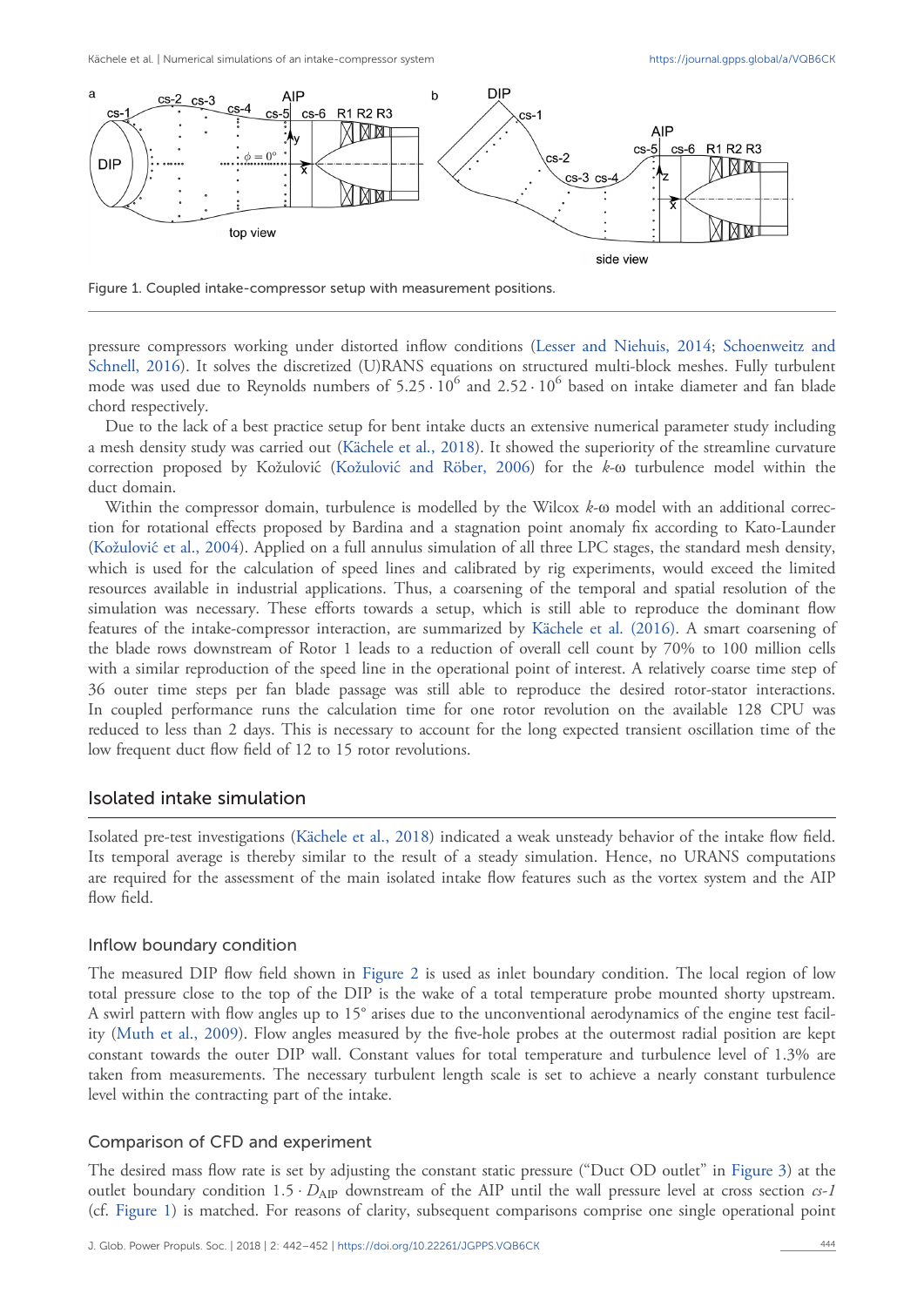<span id="page-3-0"></span>Kächele et al. | Numerical simulations of an intake-compressor system <https://journal.gpps.global/a/VQB6CK>



Figure 2. Measured flow conditions at duct inlet plane (DIP).

(corrected LPC shaft speed (Nlc) of 85%). For higher or lower inlet mass flow rates, experimental as well as CFD data show similar wall pressure distributions and AIP patterns only scaled to higher/lower min values.

The intake flow field is determined by streamwise and cross flow pressure gradients that arise through centerline curvature and changes of cross-sectional area. In order to illustrate the relation between geometry and pressure gradients, the duct contour is added in the plot of the static wall pressures along the symmetry line in [Figure 3](#page-4-0).

Within the first half of the duct until  $c<sub>5</sub>$  the cross-sectional area is reduced to 75% of the inlet area  $A_{\text{DIP}}$ , which leads to an acceleration of the flow. In parallel, the streamlines follow the bent duct contour leading to an additional pressure gradient. The pressure drop on the upper side ( $\phi = 0^{\circ}$ ) is therefore larger than on the lower duct wall ( $\phi = 180^\circ$ ). In this part of the intake, CFD results nearly perfectly align with experiments.

Both geometric trends reverse in the second half of the duct: cross-sectional area increases, while the duct surface on the upper side experiences a strong curvature in positive *z*-direction. These two changes in geometry lead to a significant adverse streamwise pressure gradient at  $\phi = 0^{\circ}$  on the upper side of the duct. At about  $x/D_{\text{AIP}} = -0.55$  the low momentum boundary layer fluid is no longer able to follow the upper duct surface and separates (indicated as a pressure plateau). Note, that this plateau is formed slightly earlier in the experiments as predicted by CFD. Along with it, the static pressure level of this plateau is predicted higher by about 3.5%. Both deviations are often reported for RANS computations of bent intake ducts ([Tormalm, 2006](#page-10-0); [Delot and](#page-9-0) [Scharnhorst, 2013](#page-9-0); [Kächele et al., 2018](#page-9-0)). While the pressure plateau in the numerical data stretches throughout the AIP, a slight pressure increase is observed in experiments. A good representation is also found for the crossflow pressure distribution of the isolated intake simulation slightly upstream of the flow separation within cross section  $cs-4$ , while a significant deviation is observed in  $cs-5$  (cf. [Figure 4](#page-4-0)). Along with the discussed three dimensional pressure gradient, centrifugal forces due to streamline curvature act on the fluid particles passing through the duct and give rise to secondary flows.

The AIP total pressure distortion given in [Figure 5](#page-4-0) is mainly a result of the accumulation of low momentum boundary layer material due to secondary flow and additional losses caused by the flow separation. In the measured data, this distortion is accompanied by a static pressure distortion at the same position. This compressor induced static pressure field leads to a mass flow redistribution visible as radial and circumferential flow angles towards the center of the static pressure distortion. The constant static pressure outlet condition  $1.5 \cdot D_{AP}$  downstream of the AIP in the isolated intake simulation does not represent this behavior. Hence, a larger circumferential extent of the distortion is predicted while the minimum total pressure is higher (0.85 vs. 0.8). In contrast to the experimental data, CFD predicts a region of backflow in the upper half of the distortion. Thus, a particular swirl pattern arises in consequence of these low and negative axial velocities (Swirl angle  $\theta = \tan(v_p/v_x)$ , Radial angle  $\alpha_R = \tan(v_r/v_x)$ ).

Even though the total pressure field is only slightly asymmetric, the region of backflow and hence the swirl distortion shows a significant asymmetry. In case of a homogeneous axial inlet boundary condition with constant flow variables, the AIP distortion pattern is 100% symmetric (cf. ([Kächele et al., 2018](#page-9-0))). It can thus be concluded that the intake flow simulation is very sensitive to asymmetries.

The measured AIP static pressure field can also be used as a boundary condition for the isolated duct domain ("Duct 2D outlet"). For such computations, the outlet boundary condition has to be placed within the AIP which reduces the possible extension of the flow separation. Again, the mass flow was set by adjusting the static pressure in cs-1. Using the original measured pressure field leads to an over prediction of the mass flow. Hence, the outlet profile was scaled to a higher pressure level by 5.2%. The resulting AIP flow field (cf. [Figure 5\)](#page-4-0) shows significant improvements concerning the flow angle distribution. The total pressure distribution, however, is reduced both in size and intensity.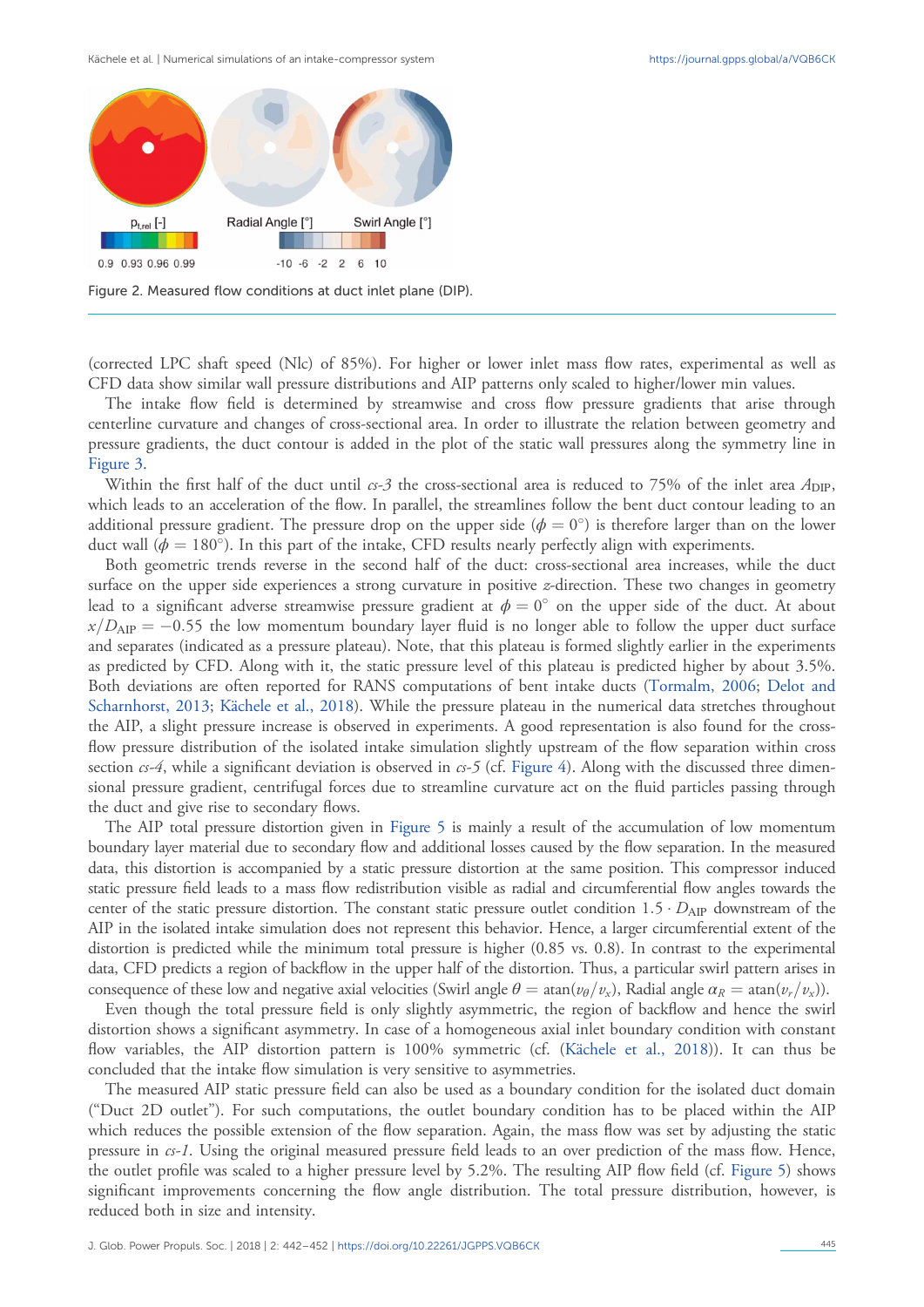<span id="page-4-0"></span>Kächele et al. | Numerical simulations of an intake-compressor system <https://journal.gpps.global/a/VQB6CK>



Figure 3. Comparison of experimental and CFD static wall pressure data along the centerline for the isolated and coupled intake simulation.



Figure 4. Comparison of experimental and CFD static wall pressures at cross-sectional planes cs-4 and cs-5.



Figure 5. Comparison of experimental AIP flow field with results from the isolated intake simulation with constant outlet pressure (0D outlet), two dimensional outlet pressure (2D outlet) and the coupled simulation (Coupled setup).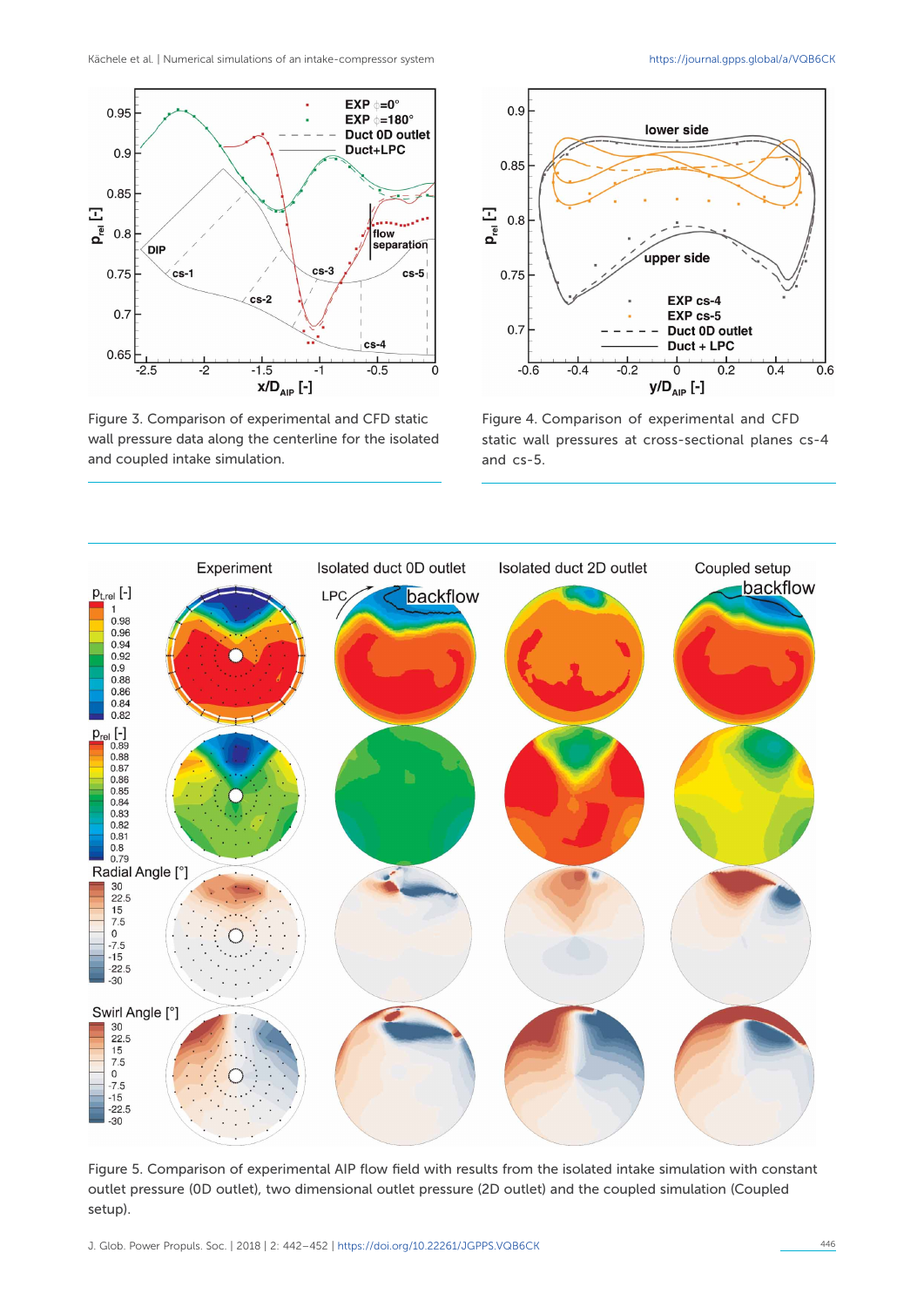## <span id="page-5-0"></span>Isolated compressor simulation

In order to assess the reaction of the MexJET LPC on the AIP flow distortion without an interaction with the intake, full annulus URANS simulations of the isolated LPC domain downstream of the AIP (cf. [Figure 1](#page-2-0)) are carried out first. These calculations use the measured AIP flow distortion (cf. [Figure 5\)](#page-4-0) as an inflow boundary condition. In this numerical approach, the total pressure and swirl component of the intake AIP distortion can be assessed separately to understand the isolated influence of the specific distortion component on the compressor. The three following patterns were applied:

- 1. swirl distortion
- 2. total pressure distortion
- 3. combined pressure-swirl distortion

The URANS simulations with distorted inflow require a convergence time for transient oscillation of about seven rotor revolutions. All presented simulations feature the same Nlc speed, AIP total temperature  $T_{t,\text{AIP}}$  and outlet static pressure  $p_{\text{out}}$ . A reference simulation with a homogeneous, clean inflow is set up with a constant AIP total pressure of  $p_{t,\text{ref}}$ . Hence, the LPC in both cases with total pressure distortions (case 2 and 3) operates at a  $p_{t,AP}/p_{out}$  ratio with is reduced (throttled) by 3.3% compared to the clean reference case. The respective operation points (OPs) are determined from the temporal average over one rotor revolution and summarized in the compressor map in Figure 6. The presented speed line was calculated by steady passage simulations of the LPC and is added as an orientation. A slight difference between the clean reference OP and the speed line is due to the different simulation approach.

## Swirl distortion

Comparing the OP of case 1 with the clean reference case reveals an increase in  $m_{\text{red}}$  by about 1.1%. Such an increase in  $m_{\text{red}}$  was reported for a negative (counter-rotating) bulk swirl ([Sheoran et al., 2012](#page-10-0)). The measured AIP flow angle distribution, however, indicates a strong motion towards the center of the low static pressure region in the AIP but no bulk swirl. In order to visualize the further development of the swirl distortion, the flow field in cs-6, shortly upstream of the spinner (cf. [Figure 1](#page-2-0)) is depicted in Figure 7. In this plane, the radial component of the flow angle distortion is nearly annihilated ( $\alpha_{R,\text{max}} < 3, 5^{\circ}$ ) and the swirl distortion is significantly decreased from  $\theta_{\text{max}} = 30^{\circ}$  to 20° compared to the AIP. Still, the particular swirl pattern remains unchanged with a slightly stronger co-rotating component. The detailed mechanisms between this swirl pattern and changes of local mass flow density are not fully understood at the moment and will be subject of further research. Concerning the total pressure ratio  $\Pi_t$  of the compressor, the effects of the co and counter-rotating swirl components seem to cancel out each other, the  $\Pi_t$  remains practically unchanged.

### Total pressure distortion

Regarding the OP of case 2, an increase in  $\Pi_t$  in combination with a decrease of  $m_{\text{red}}$  is observed. This is comparable to a throttling of the LPC (movement along the speed line towards a higher  $\Pi_t$ ). Again, the flow field in



Figure 6. Normalized compressor map including the 85% Nlc speed line and the operation points of the compressor simulations.



Figure 7. Flow field in cs-6 for isolated swirl distortion (case 1) contour levels according to [Figure 5](#page-4-0).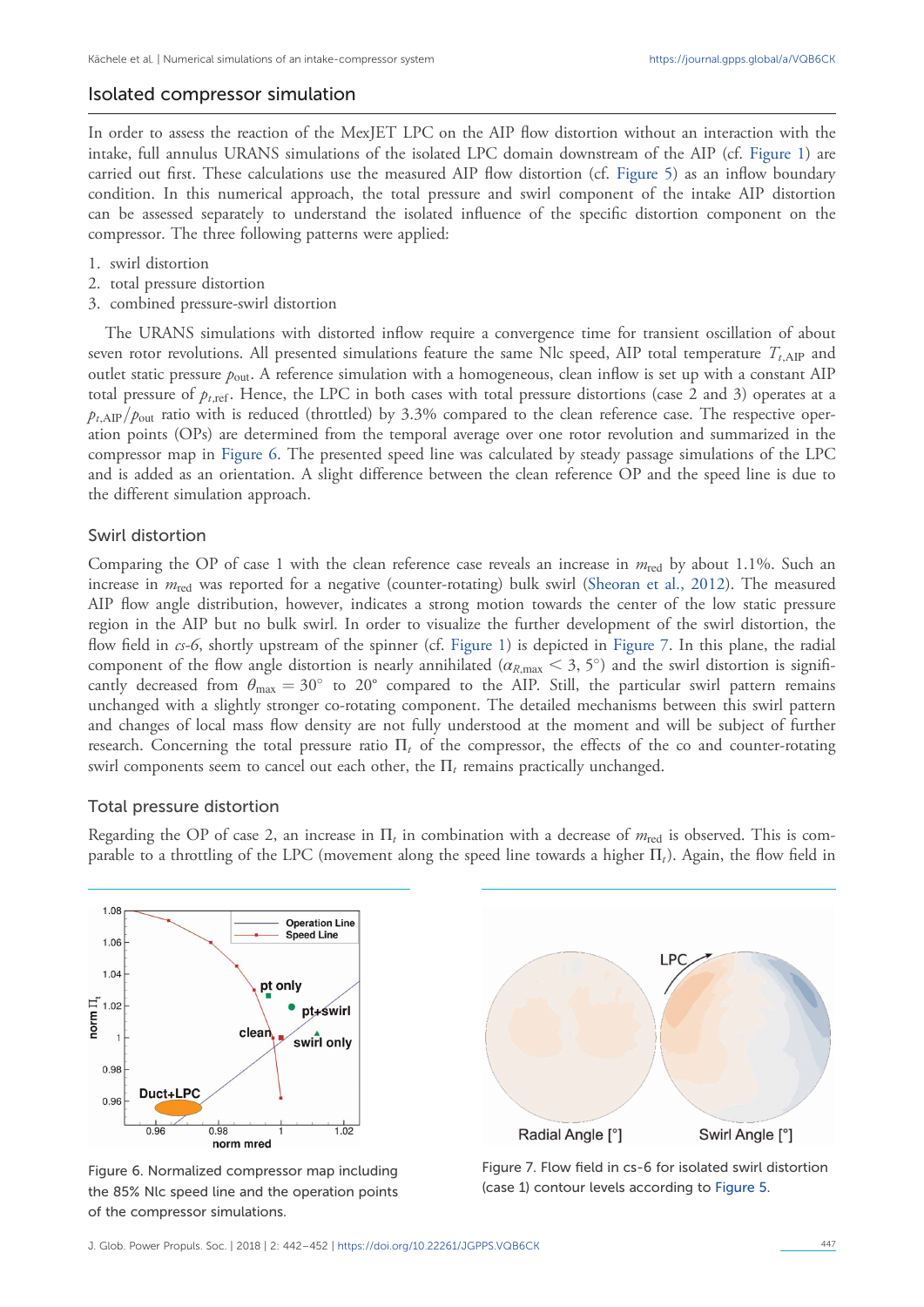Kächele et al. | Numerical simulations of an intake-compressor system <https://journal.gpps.global/a/VQB6CK>



Figure 8. Flow field in cs-6 for isolated total pressure distortion (case 2) contour levels according to [Figure 5](#page-4-0).

cs-6 is presented in Figure 8 to reveal the flow distortion close to the fan. In this case, the upstream influence of the fan can be noticed by an inhomogeneous static pressure field, which shows two phenomena: a region of high pressure in the center of the plane (denoted with "A") indicating the spinner stagnation point, and a pressure deficit ("B") close to the wall as a response of the LPC on the total pressure distortion. The resulting pressure gradient again leads to a compensating flow towards the center of this low pressure region. Due to the severeness of the total pressure distortion a very low axial velocity is predicted in this region, leading to in high radial and circumferential flow angles. Thus, the LPC already works under a combined pressure-swirl distortion, which additionally influences the fan rotor work input [\(Lesser and Niehuis, 2014\)](#page-9-0). High swirl angles are observed downstream of the first rotor (not shown here for comprehensive reasons) leading to additional losses in the subsequent stator due to blade hub flow separation. While this swirl distortion is attenuated by the first stator row for the most part, the whole compressor works under a total pressure distortion as also described by Weston et al. [\(2015](#page-10-0)). Compared to the measured static pressure field as shown in [Figure 5,](#page-4-0) the induced pressure deficit is under predicted in the simulations. Additionally, the slight turning in positive rotor (clockwise) direction by  $\phi \approx 25^\circ$  is not seen to that extent in the experimental data.

## Combined swirl-pressure distortion

The OP of case 3 resembles a superposition of both previous cases: a shift along the speed line in combination with an increased  $m_{\text{red}}$ . The additional increase in  $m_{\text{red}}$ , however, adds up to 0.7% while the pressure rise is reduced by about 1% compared to case 2. In  $c<sub>5</sub>$  of the area of low total pressure in Figure 9 is reduced in size compared to case 2 and the static pressure field is less pronounced. This might be caused by the additional swirl distortion. The flow angle pattern in front of the spinner is a superposition of cases 1 and 2: The swirl distortion (case 1) is increased by an additional mass flow movement due to the induced static pressure field. Hence, the LPC in case 3 is exposed to a decrease in total pressure distortion but a strongly increased swirl distortion, which explains the increase in  $m_{\text{red}}$ . Again, a slight turning of the center of the induced static pressure deficit in co-rotating direction by about 25° is observed.

In the presented calculations, an upstream static pressure field is generated but limited in its upstream propagation by the AIP inlet boundary condition  $0.6 \cdot D_{AP}$  from the fan. With the use of a coupled approach, this pressure field, however, can interact with the intake flow field.

## Coupled intake-compressor simulation

Due to the large simulation domain ( $L \approx 4 \cdot D_{AP}$ ) and a complicated initialization procedure, a long calculation time for transient oscillation of more than 15 rotor revolutions was required for coupled intake-compressor



Figure 9. Flow field in cs-6 for combined total pressure swirl distortion (case 3) contour levels according to [Figure 5](#page-4-0).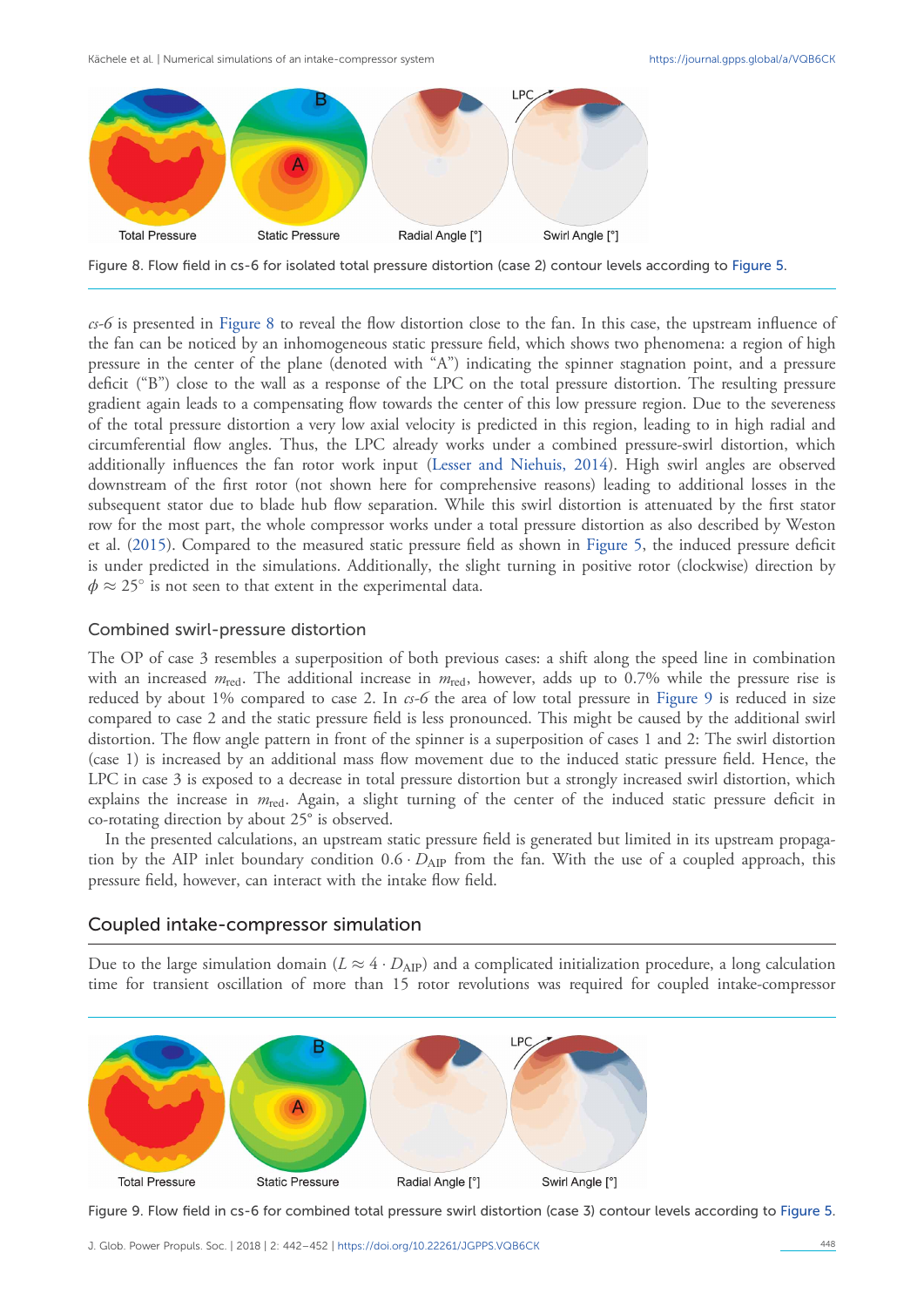computations. This results in a significant increase computational effort of more than two weeks on 384 CPU. An unsteady OP with variations in  $m_{\text{red}}$  of 1.2% and in  $\Pi_t$  of about 1% on periods between 2 and 3 rotor revolutions is observed. The time actual OP thus moves within the orange ellipsis added to [Figure 6](#page-5-0). For the following comparisons with experimental data, the temporal average over ten rotor revolutions is calculated and analyzed. Again, the mass flow rate is adjusted by matching the  $cs-1$  static pressure level, leading to a reduced  $p_{\text{out}}$ compared to the cases in the previous section. Due to deviations in the intake loss prediction (cf. [Figure 5\)](#page-4-0) also a changed  $p_{t,AP}$  arises resulting in a reduction of the compressor  $p_{t,AP}/p_{out}$  by about 2%. In order to compare the compressor map operation point, these two facts have to be taken into account.

#### Comparison to experimental data

Within the first, contracting part of the intake upstream of  $c<sub>5</sub>$ , a similar pressure distribution is observed between both simulation approaches. After cs-3, however, the coupled simulation shows a reduced static pressure along  $\phi = 0^{\circ}$  compared to the isolated approach, which is caused by the compressor induced static pressure field (cf. [Figure 5](#page-4-0)). In  $cs-4$  (cf. [Figure 4](#page-4-0)), the wall pressure distribution of the coupled simulation reveals a slight asymmetry on the upper side, where the local maximum is shifted in positive y-direction. This asymmetry is further intensified towards  $cs-5$ . To visualize the complex character of the flow field in this region, wall streamlines on the upper duct surface for both simulations are presented in Figure 10. Both streamline patterns show a region of backflow downstream of  $cs-4$  indicating the occurring flow separation. Within this region, the wall streamlines converge to a spiral node (denoted with SN) which is the set off location of a tornado like vertical structure within the flow field. A detailed analysis of this phenomenon can be found in ([Wellborn et al., 1993\)](#page-10-0). In case of the coupled approach (cf. Figure 10b), this spiral node is clearly shifted in positive  $\gamma$ -direction.

Towards the AIP, the induced static pressure field within the coupled simulation leads to a reproduction of two measured pressure characteristics, which the isolated intake simulation was unable to predict: The local pressure minimum at  $\phi = 0^{\circ}$  for  $x/D_{\text{AIP}} > -0.22$  (in experiments at  $x/D_{\text{AIP}} > -0.28$ ) and the subsequent pressure rise towards the AIP. Even though such a pressure rise after a pressure plateau is often referred to a reattachment of the flow, backflow is clearly visible in the wall streamline plots as well as in the AIP (cf. [Figure 5\)](#page-4-0). Compared to the isolated intake simulations, however, the extent of the region of backflow is reduced, which leads to an improved prediction of the radial and circumferential flow angles. Again, the total pressure distortion of the intake is under predicted by CFD. The LPC in the coupled simulations thus experiences a reduced total pressure distortion resulting in a weaker induced static pressure field compared to the experiment.

#### Asymmetric AIP flow field

Again, a slight phase shift between the center of the total pressure distortion and the center of the induced static pressure distortion in clockwise ( positive rotor rotation) direction is present as it was already seen in cases 2 and 3. It can therefore be identified as a feature of the numerical modeling of the LPC, as it was not measured to that extent in experiments. The asymmetry of the AIP flow field in the coupled simulations is thus composed of two isolated phenomena: First is the already slight asymmetry of the isolated intake flow field (cf. [Figure 5\)](#page-4-0) due to inhomogeneous intake inflow. Second is the shift of the induced static pressure distortion in co-rotating direction by the LPC simulation. Both phenomena superpose in case of the coupled simulations and lead to a strong shift of the static pressure distortion, the region of flow separation and the resulting total pressure distortion in circumferential direction.

As the CFD intake flow field shows an increasing asymmetry between  $cs-3$  and AIP in clockwise direction, a further movement of the total pressure distortion is expected towards the rotor inlet plane. The AIP flow field



Figure 10. Top view on intake with wall streamlines.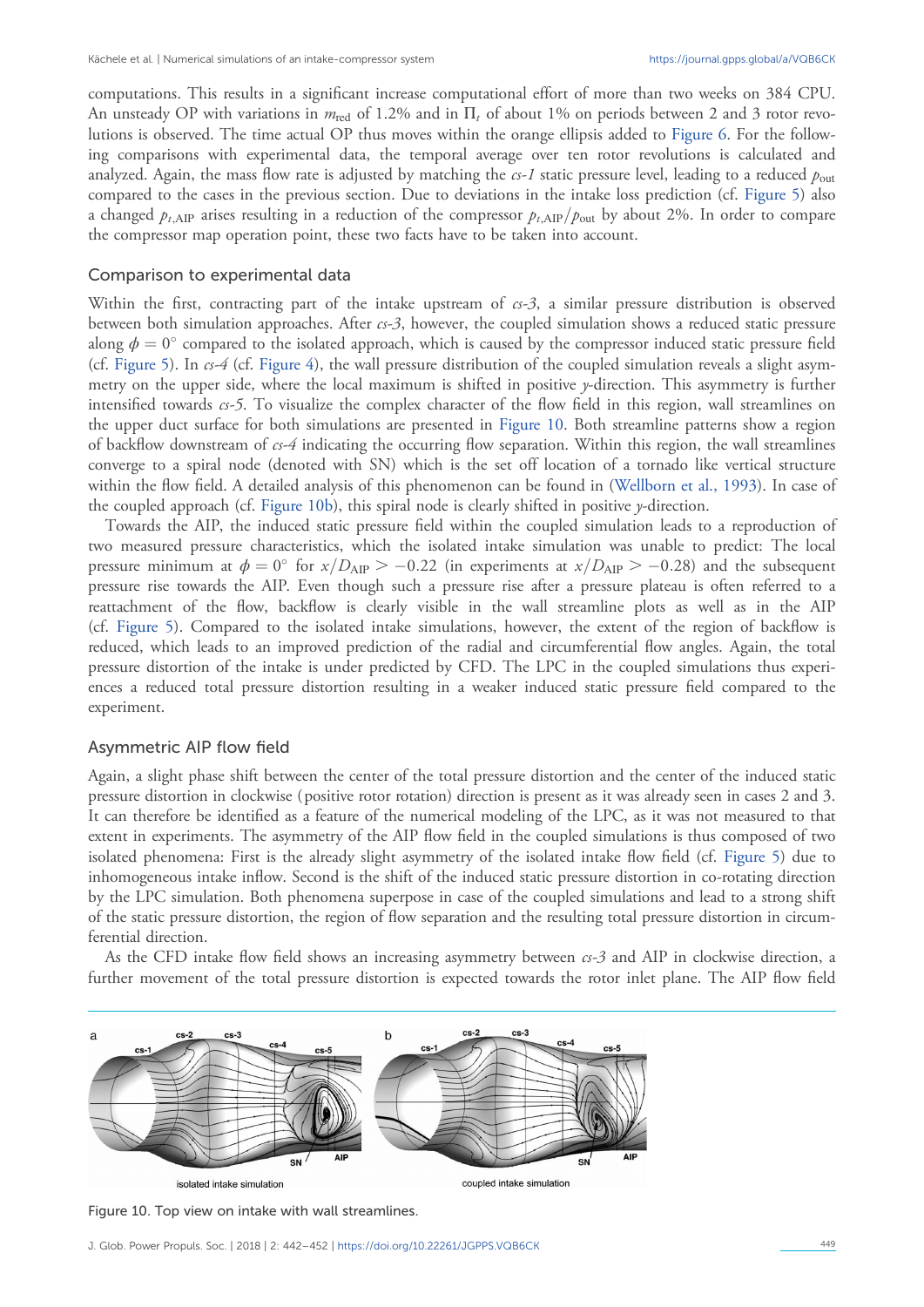thus shows already a decoupling of the pressure distortions leading to a circumferential extension and thus mitigation of the total pressure distortion.

## **Conclusions**

The flow field in a coupled intake-compressor system was investigated by means of numerical flow simulations. For validation purposes, test data from an extensive measurement campaign of a full size system was available. Two characteristics were of particular interest: The precise prediction of the AIP flow distortion and the intake-compressor interaction. Three simulation approaches were investigated:

- 1. An isolated intake simulation requires minor computational resources and calculation time to deliver a converged solution. It is able to reproduce the intake wall pressure field and predicts the occurring flow separation. In case of the investigated duct geometry, however, the AIP lies very close to the separation location. Without the compressor induced static pressure field, the AIP flow distortion predicted by this approach shows backflow and lacks in precision, especially regarding the swirl distortion. The calculated AIP total pressure distortion is stretched in circumferential extent with the minimum total pressure values are underestimated by approximately 5%. Using a two dimensional static pressure outlet boundary condition, the prediction of the flow angles can be improved, but the total pressure distortion remains significantly under predicted.
- 2. The influence of the specific inflow distortion components on the operational behavior of the LPC was assessed by means of isolated compressor simulations. An increase in mass flow rate was observed for the investigated swirl distortion, which is not yet fully understood. The influence of the total pressure component of the distortion is comparable to a respective throttling of the compressor and moves the operational point along the speed line but with a further reduction in  $m_{\text{red}}$  due to an induced swirl distortion. The shift in operation point through the combined pressure swirl distortion is mainly a superposition of the two previous cases. The induced static pressure field as a reaction of the compressor on the total pressure distortion was under predicted compared to measured data.
- 3. Finding the respective operation point for the coupled calculation of intake and compressor is challenging: An adjustment according to the measured intake inflow Mach number leads to a reduced compressor  $m_{\text{red}}$ due to an under prediction of the intake total pressure losses by the used numerical setup. In addition with the previously mentioned under prediction of induced static pressure field, the computed interaction between intake and compressor is weaker compared to measurement data. While the engine showed a steady operation point during experiments, computations revealed an unsteady operation point varying by approximately 1% in  $m_{\text{red}}$  and  $\Pi_t$ .

The under prediction of the s-duct total pressure distortions is a general problem of RANS computations. The special design of the investigated intake geometry, however, with a severe flow separation shortly upstream of the AIP is a very challenging test case for a proper prediction of the AIP flow angles. Using coupled intakecompressor simulations only leads to a slight improvement, as the upstream static pressure field is under predicted by CFD on the one hand and dependent on the incoming total pressure distortion on the other hand. Further investigations will focus on the reasons of the observed unsteadiness of the operation point as well as the asymmetry of the intake flow field. Therefore, additional operation points are simulated. Additionally, the distortion transport through the three stages of the compressor and the decoupling of the specific distortion patterns is of interest.

## Nomenclature

## Symbols

- A cross-sectional area
- $\alpha_R$  radial flow angle<br>*D* diameter
- diameter
- Δ difference
- $\phi$  circumferential coordinate
- $m_{\text{red}}$  mass flow parameter
- $p$  pressure
- $\Pi_t$  total pressure ratio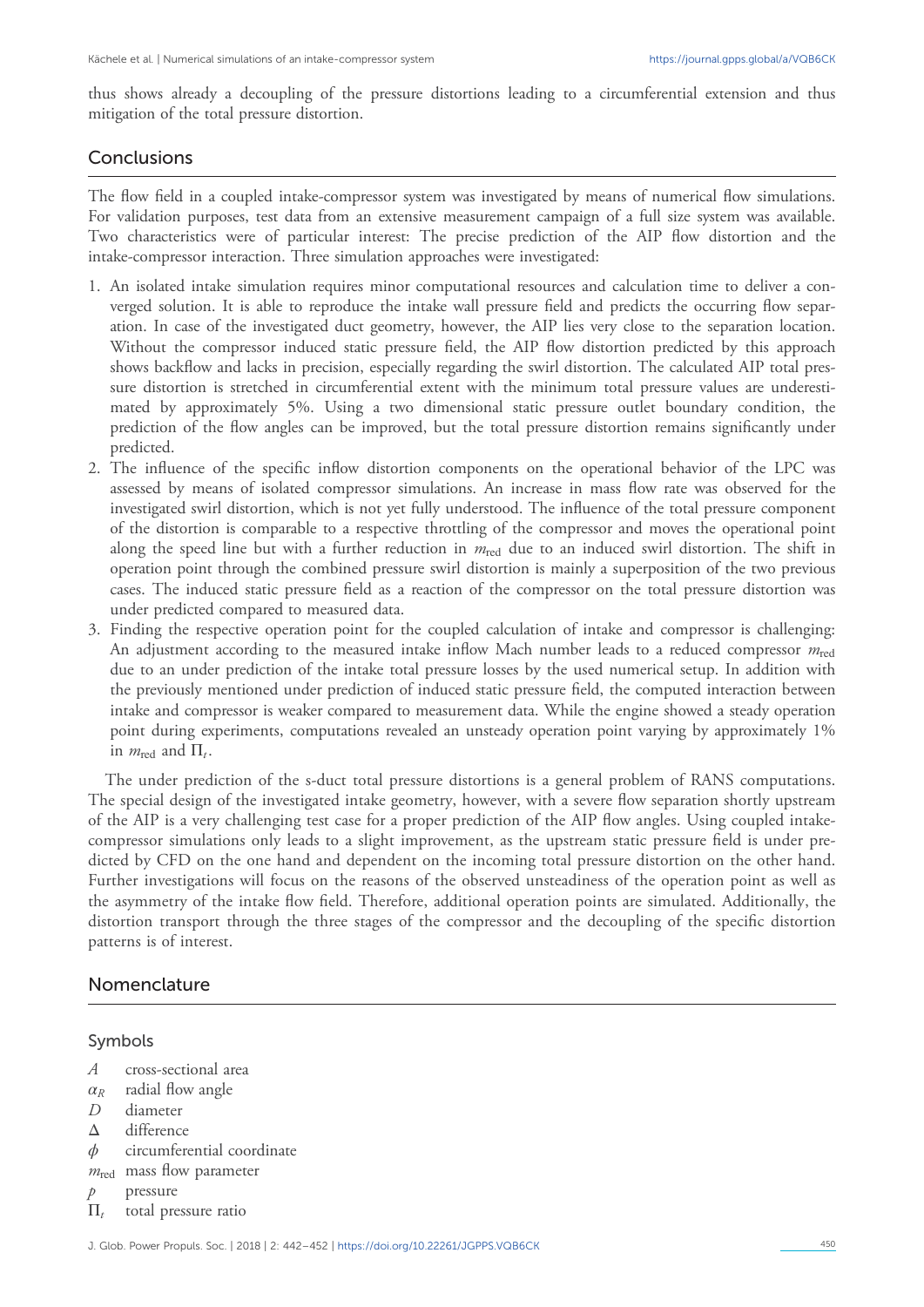- <span id="page-9-0"></span>T temperature
- $\theta$  swirl angle
- $v$  velocity

### Subscripts

- R radial
- rel relative
- $t$  total
- θ circumferential

## Abbreviations

- AIP Aerodynamic Interface Plane
- BLI Boundary Layer Ingestion
- CPU Central Processing Unit
- C<sub>s</sub> cross section
- DIP Duct Inlet Plane
- EXP Experimental
- LPC Low Pressure Compressor
- Nlc corrected low pressure spool speed
- Norm normalized value
- OP(s) Operation Point(s)
- SN Spiral Node

## Acknowledgements

The presented simulations were carried out within the scope of the COORETEC-Turbo 2020 project no. 1.2.4a. Stabilität des Verdichtersystems bei Off-Design Zuströmbedingungen. This AG Turbo project is funded by the German Ministry of Economy and Technology (BMWi) and conducted in cooperation with MTU Aero Engines AG.

## Competing interests

Thomas Kächele declares that he has no conflict of interest. Rudolf P.M. Rademakers declares that he has no conflict of interest. Tim Schneider declares that he has no conflict of interest. Reinhard Niehuis declares that he has no conflict of interest.

# References

Cumpsty N. A. (2010). Some lessons learned. Journal of Turbomachinery. 132 (4): 041018. [https://doi.org/10.1115/1.4001222](https://doi.org/10.1115/1.�4001222)

- Delot A.-L. and Scharnhorst R. K. (2013). A Comparison of Several CFD Codes with Experimental Data in a Diffusing S-Duct. In: Proceedings of 49th AIAA/ASME/SAE/ASEE Joint Propulsion Conference. <https://doi.org/10.2514/6.2013-3796>
- Gunn E. J. and Hall C. A. (2014). Aerodynamics of boundary layer ingesting fans. In: Proceedings of ASME Turbo Expo 2014: Turbine Technical Conference and Exposition. <https://doi.org/10.1115/GT2014-26142>
- Gunn E. J., Tooze S. E., Hall C. A., and Colin Y. (2013). An experimental study of loss sources in a fan operating with continuous inlet stagnation pressure distortion. Journal of Turbomachinery. 135 (5): 051002. <https://doi.org/10.1115/1.4007835>.
- Kächele T., Niehuis R., and Schneider T. (2016). Study on efficient full annulus URANS computations of an intake compressor configuration. In: Proceedings of 30th Congress of the International Council of the Aeronautical Sciences, Daejeon, Korea. ICAS2016-0548.
- Kächele T., Schneider T., and Niehuis R. (2018). Steady and Unsteady Numerical Simulation of a Bent Intake Geometry. In: New Results in Numerical and Experimental Fluid Mechanics XI.
- KožulovićD. and Röber T. (2006). Modelling the streamline curvature effects in turbomachinery flows. In: ASME Turbo Expo 2006: Power for Land, Sea, and Air. American Society of Mechanical Engineers. <https://doi.org/10.1115/GT2006-90265>.
- KožulovićD., Röber T., Kügeler E., and Nürnberger D. (2004). Modifications of a two-equation turbulence model for turbomachinery fluid flows. In: Deutscher Luft- und Raumfahrtkongress, Dresden, Germany.
- Kügeler E. (2005). Numerisches Verfahren zur genauen Analyse der Kühleffektivität filmgekühlter Turbinenschaufeln. DLR Forschungsbericht 2005-11. PhD thesis, Ruhr-Universität Bochum.
- Lesser A. and Niehuis R. (2014). Transonic axial compressors with total pressure inlet flow field distortions. In: Proceedings of ASME Turbo Expo 2014: Turbine Technical Conference and Exposition. <https://doi.org/10.1115/GT2014-26627>
- Longley J. P. and Greitzer E. M. (1992). Inlet distortion effects in aircraft propulsion system integration. In: AGARD, Steady and Transient Performance Prediction of Gas Turbine Engines.